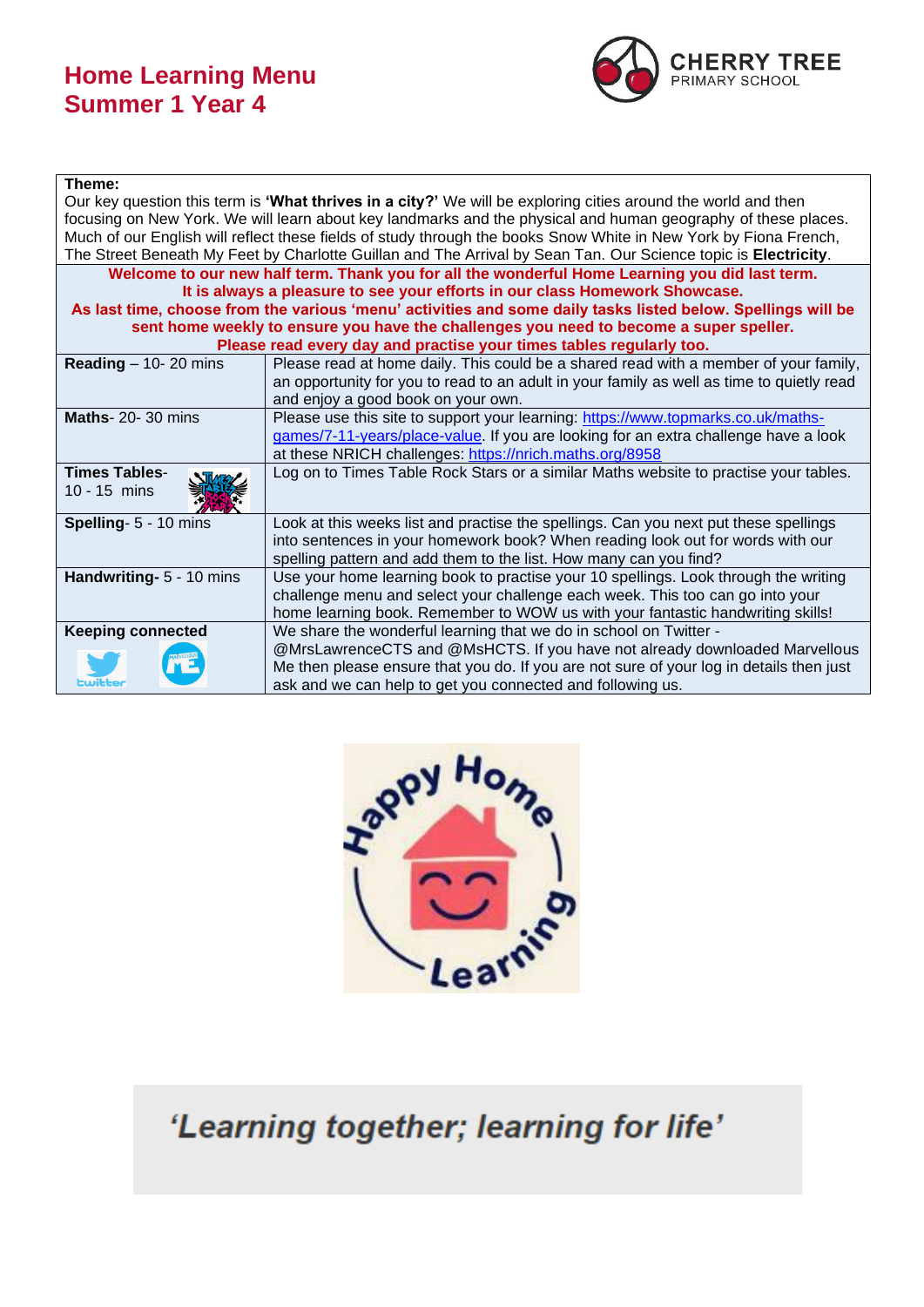## **Home Learning Menu Summer 1 Year 4**



Choose **one** starter, main and dessert activity to do over the half term. You have six weeks to finish your meal...I mean homework! Bring back **by Wednesday 25th May** ready to share with the class ☺.

| <b>Starter</b>                                                                                                                                                 | Main                                                                                                                                                                             | <b>Dessert</b>                                                                                                                                                                        |  |
|----------------------------------------------------------------------------------------------------------------------------------------------------------------|----------------------------------------------------------------------------------------------------------------------------------------------------------------------------------|---------------------------------------------------------------------------------------------------------------------------------------------------------------------------------------|--|
| Create a poster to show how we can<br>keep safe around electricity. What<br>should you do/not do?<br><b>ELECTRICITY</b>                                        | Research a city of your choice and<br>create a fact file. You might want to<br>think about what the weather is like in<br>this place, famous buildings, historical<br>facts etc. | Draw a reading river to show what you<br>have read during a day. There are lots<br>of examples of reading rivers online.                                                              |  |
| Create a wordsearch for us to have a<br>go at using the Year 3 and 4 spellings.                                                                                | Interview a friend or family member<br>who has been to another city in the UK<br>or abroad. What questions could you<br>ask them e.g. What landmarks did you<br>see?             | Create a cityscape in the style of a<br>famous artist.                                                                                                                                |  |
| Design your own city. What do most<br>cities have? What important buildings<br>will be in your city? Draw a map of<br>your city with key<br>features labelled. | Research a famous building in New<br>York e.g. The Empire State Building<br>and make a model of this building.                                                                   | Write a language guide with key words<br>and phrases for different topics e.g.<br>greetings, instruments, at home with<br>their meanings in<br>English to help a<br>tourist in Spain. |  |

## **Writing Menu Year 4**